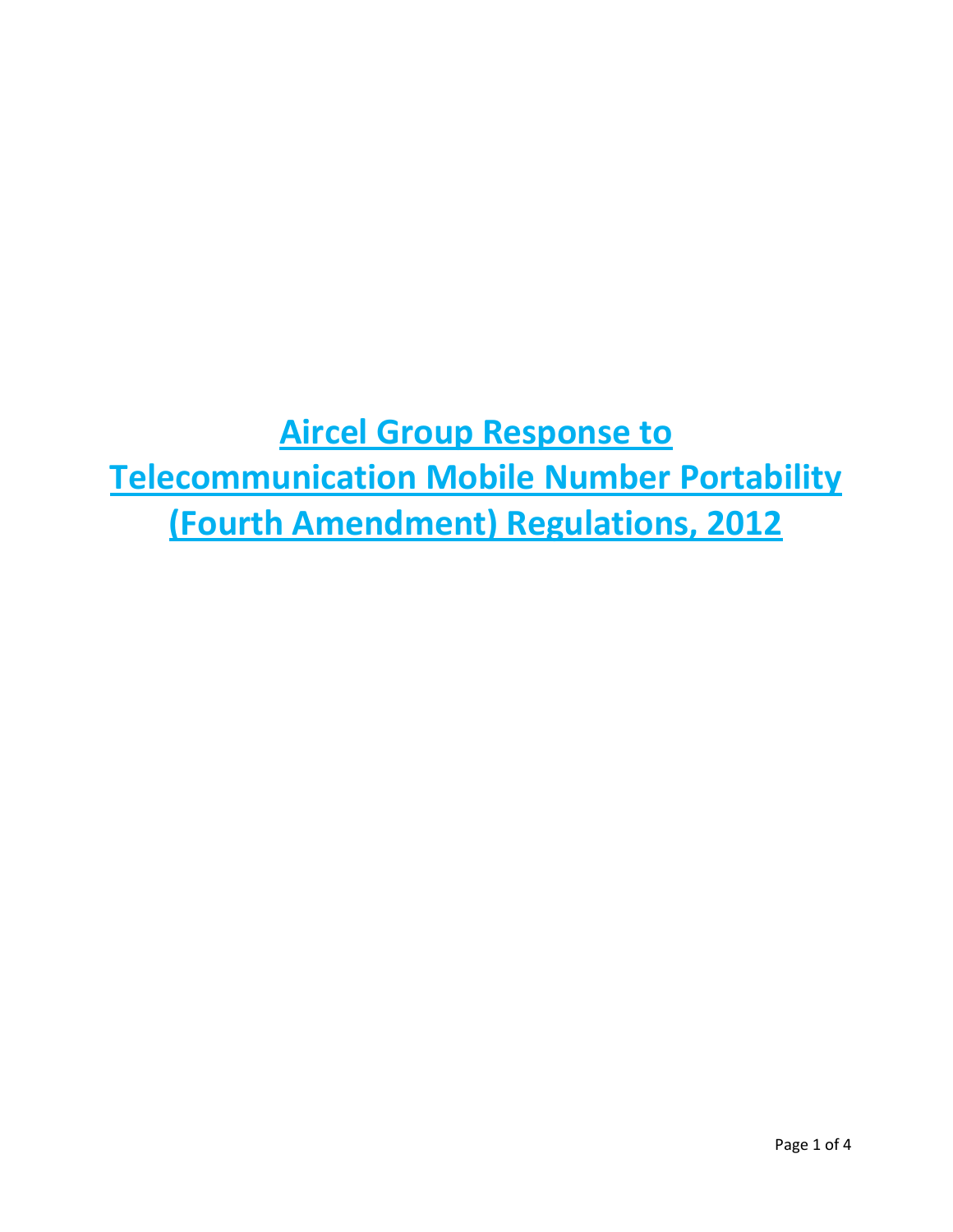*1)* **TRAI Proposed Regulation Amendment:** *"(1) If any service provider contravenes the provisions of subregulation (6) of regulation 8 or regulation 10 or sub-regulation (4) of regulation 11 or sub-regulation (6) of regulation 11, it shall, without prejudice to the terms and conditions of its licence or the provisions of the Act or rules or regulations or orders made, or, directions issued, thereunder, be liable to pay an amount, by way of financial disincentive, not exceeding five thousand rupees for each contravention, as the Authority may, by order direct:* 

*Provided that no order for payment of any amount by way of financial disincentive shall be made by the Authority unless the service provider has been given a reasonable opportunity of representing against the contravention of the regulation observed by the Authority."*

## **Response:**

- i) **Regulation 11 sub Regulation 4:** DO on the receipt of the instructions from MNPO for the disconnection of mobile number immediately and in any case within **one hour of receipt** of such instructions, comply with such instructions; and report compliance of such instructions to the MNPO.
- ii) **Regulation 11 sub Regulation 6:** RO on the receipt of the instructions from MNPO for the activation of mobile number immediately and in any case within **one hour of receipt** of such instructions, comply with such instructions; and report compliance of such instructions to the MNPO.
- a) With regards to the porting window i.e. on Sub Regulation 4 and 6 of Regulation 11 we would like make following submission:
	- i) We would like to highlight the fact that implementation of MNP in India was a very complex exercise, with implementation across 22 service areas, 180 networks and two MNPOs. Several complex and technical issues were involved.
	- ii) There is dependence on MNPOs for various technical and process related issues. It has been observed that while operators porting systems have been designed to meet the one hour window, there are various external factors due to which there may be delay in the clearance of porting requests as frequency of porting requests received varies. On many occasions the number of requests exceeds the system capacity thereby causing delays.
	- iii) Further, the MNPSPs tend to push most of the porting requests within the first few hours of the total daily transaction timeframe thereby choking the system capacities while for the rest of the period there are very few requests.
	- iv) Another major reason is the complexity of MNP systems and its dependency on various internal network & IT systems such as HLR, IN, SMSC etc before activating/deactivating any ported number. Owing to the continuous updation in technical systems to improve performance or due to network latency issues or to comply with DoT/TRAI requirements requiring changes in network nodes, etc., occasionally downtime of such systems is taken which results in delay in deactivation/activation in that time period.
	- v) Based on the practical experience, we believe that the benchmark for both disconnection and activation should **be minimum of "2 hours for 95% of the Porting cases excluding network**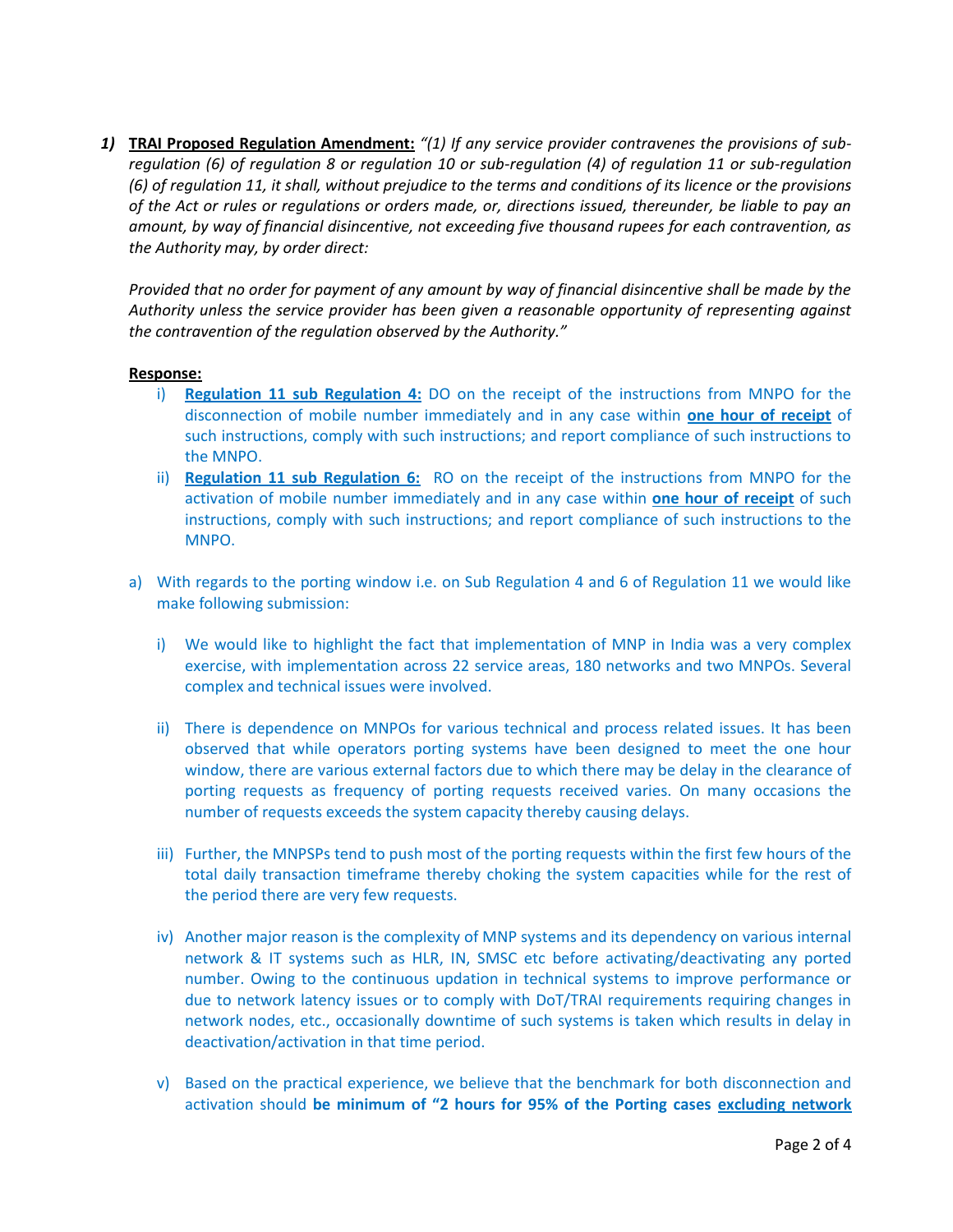**downtime/latency related issues". Since, the porting activity is scheduled during the night; customers will not face any difficulties despite the porting timelines increasing to 4 hours (2 hours for disconnection and another 2 hours for activation).**

- vi) In case of pt no (ii) above i.e. Regulation 10 above; the DO has to give clearance to porting request within 4 days, in absence of which MNPO is deemed to take it as clearance. If no action results into deemed acceptance, then there should not be any need to put any financial disincentive. Operators, with their limited manpower resources, are currently putting efforts on the numbers where there may be any ground of rejection rather than checking entire set of porting requests, thus optimally utilizing the existing resources to meet stipulated timelines.
- b) In light of the above, so as to meet the desired objective, we suggest the following:
	- i) TRAI to follow an approach similar to QoS, wherein the thresholds are defined and operator's performance are monitored against the same.
	- ii) Quarterly QoS trends for each operator in this respect should be analyzed by TRAI.

| S.No | <b>Suggested thresholds</b>                                                                           |                                                                                                                                                |
|------|-------------------------------------------------------------------------------------------------------|------------------------------------------------------------------------------------------------------------------------------------------------|
| 1)   | On meeting the timelines for more than 95% cases of the Should be considered<br>total porting request | as adequate                                                                                                                                    |
| 2)   | On meeting the timelines for less than 95% cases of the total<br>porting request                      | Should be considered<br>inadequate;<br><b>as</b><br>observed for<br>two<br>successive<br>quarters<br>seek<br><b>TRAI</b><br>may<br>explanation |

iii) We suggest following Threshold for meeting the above process related timelines:

- **iv)** In case the operator fails to meet the thresholds for two consecutive quarters and the justification provided by the operator for the same is inadequate, **suitable action may be considered by the Authority against that operator.**
- **v) No financial disincentive/any action if DO does not give clearance/rejection i.e. no response within 4 days of receipt of porting request.**
- c) The above suggested approach would encourage operators to comply with the timelines prescribed by the TRAI but will also give them cushion against the un-avoidable external factors causing delay in the processes.
- d) **In light of the same, we request the Authority to review this sub-regulation and put in place practical /achievable benchmark.** We believe that with more practical benchmarks or thresholds in place, the chances of fulfilling the time commitment to the subscriber**s will increase.**